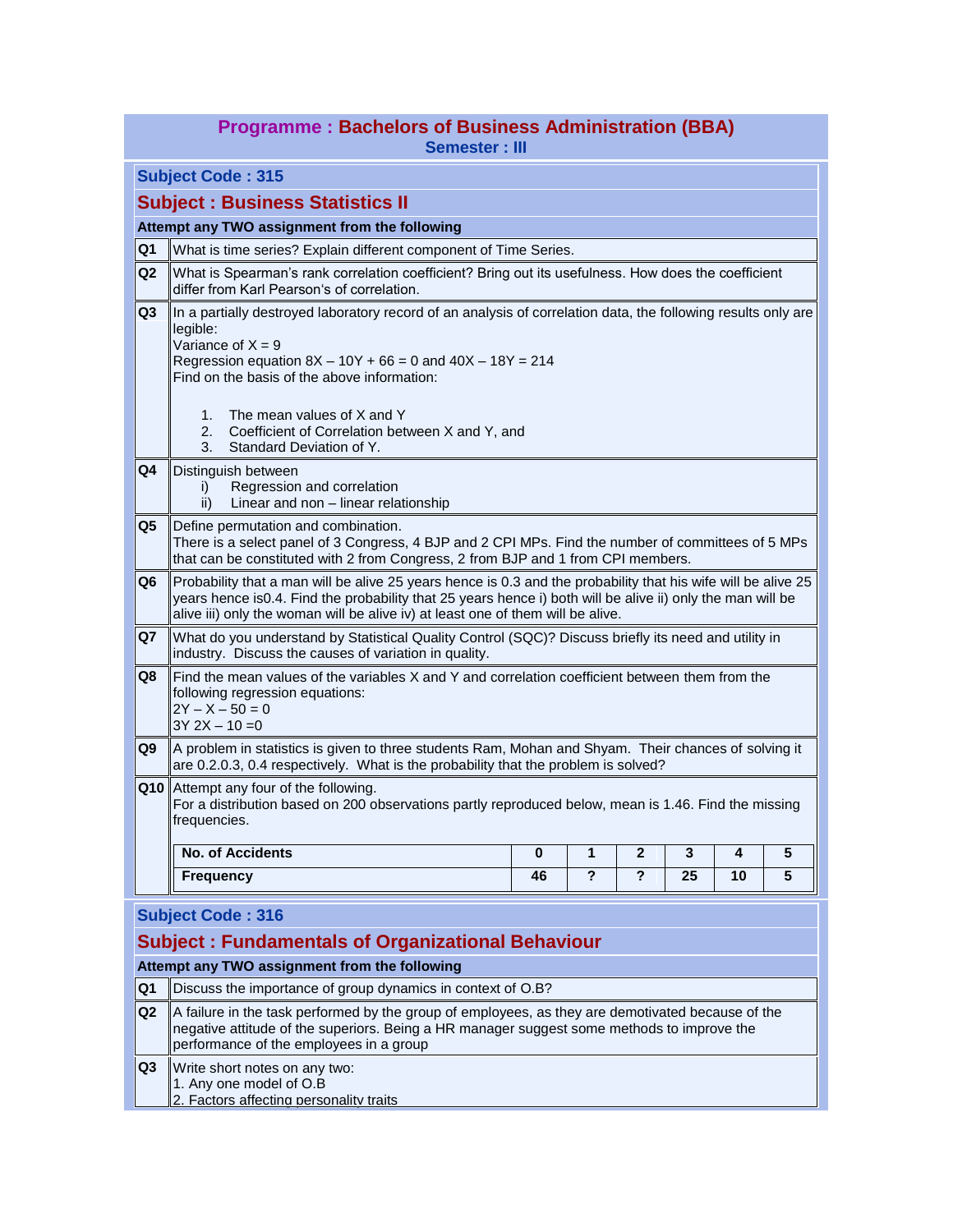|                | 3. Causes of conflict<br>4. MBO                                                                                                                                                                          |
|----------------|----------------------------------------------------------------------------------------------------------------------------------------------------------------------------------------------------------|
| Q4             | Comment on various types of conflict and sources of conflict                                                                                                                                             |
| Q5             | Define motivation and comment on any two theories of motivation.                                                                                                                                         |
| Q6             | Define group and discuss stages of group development.                                                                                                                                                    |
| Q7             | What are the various motivation techniques would you adopt in your company where labour turnover is<br>high?                                                                                             |
| Q8             | Explain in detail various models of Organizational Behaviour.                                                                                                                                            |
| Q9             | Write short note on:<br>a) Job related attitude<br>b) Organizational culture                                                                                                                             |
| Q10            | Define Job enlargement and Job rotation in detail.                                                                                                                                                       |
|                | <b>Subject Code: 317</b>                                                                                                                                                                                 |
|                | <b>Subject: Cost and Management Accounting</b>                                                                                                                                                           |
|                | Attempt any TWO assignment from the following                                                                                                                                                            |
| Q <sub>1</sub> | Differentiate cost, management & financial accounting.                                                                                                                                                   |
| Q <sub>2</sub> | Explain different methods of costing.                                                                                                                                                                    |
| Q <sub>3</sub> | Explain the term standard costing? Discuss different types of cost variances.                                                                                                                            |
| Q4             | Cost accounting is become an essential tool for management. Discuss.                                                                                                                                     |
| Q <sub>5</sub> | Write a short note on:<br>a) Overhead Variance<br>b) Material Variance                                                                                                                                   |
| Q <sub>6</sub> | Differentiate between job order and process costing? Discuss the concept of losses and gains in<br>process costing.                                                                                      |
| Q <sub>7</sub> | What is standard costing? Bring out clearly the difference between standard costing and budgetary<br>control.                                                                                            |
| Q8             | Describe Contribution and P/V ratio and write Marginal Cost equation. Explain application of marginal<br>costing.                                                                                        |
| Q <sub>9</sub> | State characteristics of fixed and variable costs, direct /indirect costs. "The classification of cost as<br>controllable and non-controllable depends on the point of reference do you agree". Discuss. |
| Q10            | What are the different elements of the cost? Explain them with examples.                                                                                                                                 |
|                | <b>Subject Code: 318</b>                                                                                                                                                                                 |
|                | <b>Subject: Fundamentals of Marketing</b>                                                                                                                                                                |
|                | Attempt any TWO assignment from the following                                                                                                                                                            |
| Q1             | Marketing is a key function in any organization; explain its importance by sighting examples for two<br>products and a service.                                                                          |
| Q <sub>2</sub> | Draft out a marketing plan for a new product to be launched keeping in mind the market segmentation                                                                                                      |

- and positioning.
- **Q3** Explain the concept of "adaptive marketing" in the context of changing market environment.
- **Q4** What is marketing mix? State its components. Design marketing mix for:<br>a) Consumer goods b) Industrial goods a) Consumer goods
- **Q5** Define market segmentation. Give the bases for segmentation of Industrial market.
- **Q6** What are the roles of channels and distribution?
- 

**Q7** Write short notes on :<br>a) Approaches of the marketing b) Globalization of the economy

- **Q8** Write short notes on : a) Elements of marketing research b) Steps in pricing process
- **Q9** Discuss the importance of research in marketing? Write in detail of its objectives and limitations
- **Q10** What is communication and feedback in marketing? What are the elements of communication?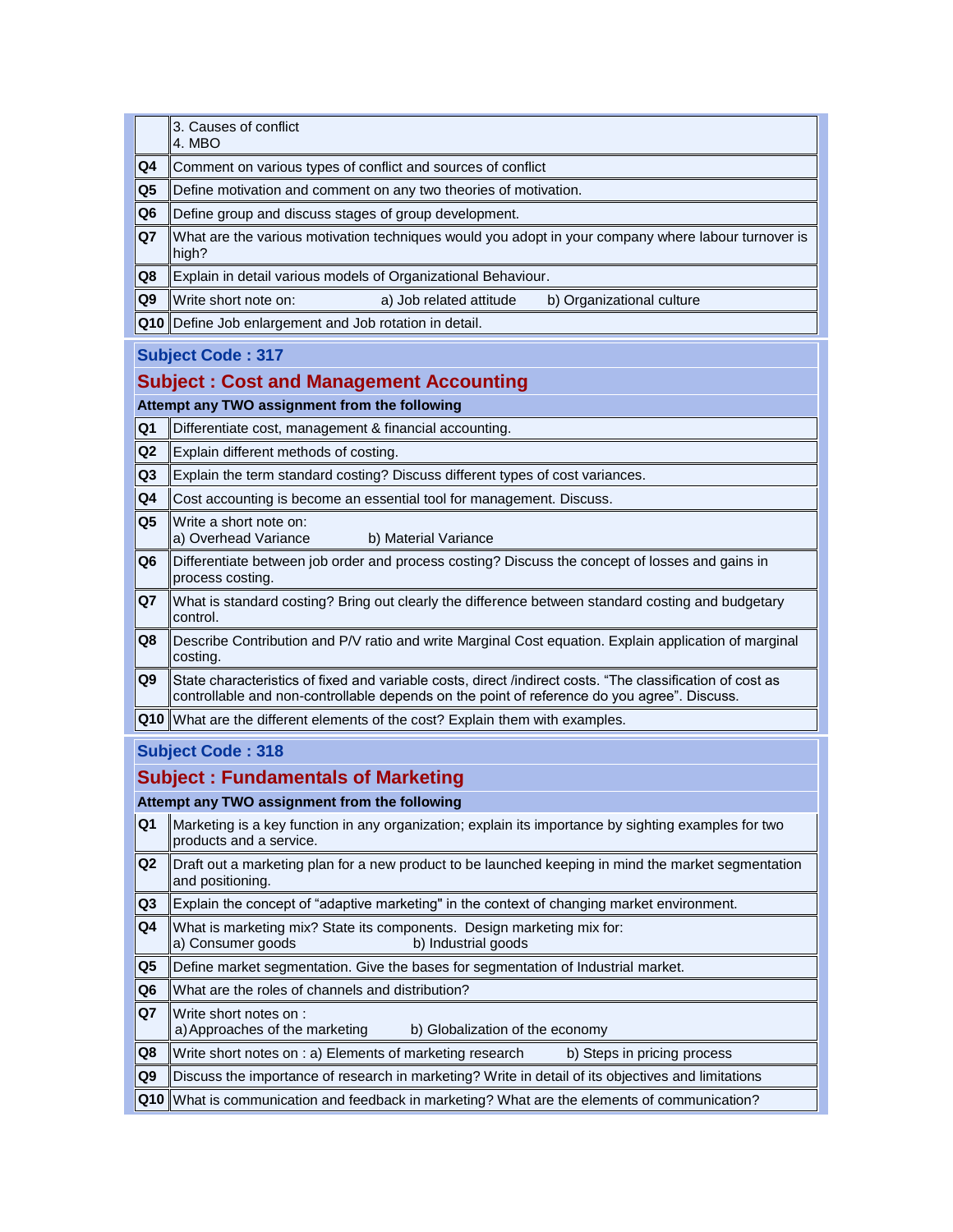|  |  |  | <b>Subject Code: 319</b> |
|--|--|--|--------------------------|
|--|--|--|--------------------------|

|                | <b>Subject: Introduction to Database Management System</b>                                                                                                                                                                                                                                                                                                                                                      |
|----------------|-----------------------------------------------------------------------------------------------------------------------------------------------------------------------------------------------------------------------------------------------------------------------------------------------------------------------------------------------------------------------------------------------------------------|
|                | Attempt any TWO assignment from the following                                                                                                                                                                                                                                                                                                                                                                   |
| Q <sub>1</sub> | Following table structure needs to be created in design view                                                                                                                                                                                                                                                                                                                                                    |
|                | Purchase: Purchase Order No, Date, Slip No, Amount<br>1.<br>Advance Recovery: Bill No, Date, Received Amount, Opening Balance, Name of The Party<br>2.                                                                                                                                                                                                                                                          |
|                | Give in detail the steps to create above tables. Also explain the choice of data types used for each field.                                                                                                                                                                                                                                                                                                     |
| Q <sub>2</sub> | The salesman table consists of following fields:<br>Salesman code, Add1, Add2, City, Pin, Product code, Target value.<br>Write SQL query for following situations:<br>1. Create Table<br>2.<br>Display those records where target value is 10000.<br>Display salesman code, Add1, Add2, City, Pin for the product code 'P01'.<br>3.<br>Display salesman details for the salesmen coming from Baroda city.<br>4. |
| Q <sub>3</sub> | Write features of MS- Access.<br>i)<br>What are table, record and database? With the help of example explain each.<br>ii)                                                                                                                                                                                                                                                                                       |
| Q4             | What do you mean by Record? Give details with drawing of neat sketch                                                                                                                                                                                                                                                                                                                                            |
| Q <sub>5</sub> | Explain AND and BETWEEN operators with the help of example.                                                                                                                                                                                                                                                                                                                                                     |
| Q <sub>6</sub> | Illustrate the use of Navigation Buttons in a form.                                                                                                                                                                                                                                                                                                                                                             |
| Q7             | Write features of MS Access.                                                                                                                                                                                                                                                                                                                                                                                    |
| Q8             | What is integrity constraint with detail example?                                                                                                                                                                                                                                                                                                                                                               |
| Q <sub>9</sub> | Explain with the help of example Boolean and Date data types.                                                                                                                                                                                                                                                                                                                                                   |
| Q10            | Give details of Primary Key and Foreign Key with suitable examples.                                                                                                                                                                                                                                                                                                                                             |
|                | <b>Subject Code: 320</b><br><b>Subject: Enhancing Personal &amp; Professional Skills - I</b><br>Attempt any TWO assignment from the following                                                                                                                                                                                                                                                                   |
| Q <sub>1</sub> | Write details of body language and gestures.                                                                                                                                                                                                                                                                                                                                                                    |
| Q <sub>2</sub> | What are the causes, symptoms and reaction of fear and techniques for fear reduction                                                                                                                                                                                                                                                                                                                            |
| Q <sub>3</sub> | Describe the concepts and significance of office automation with an example. Also discuss office<br>automation systems.                                                                                                                                                                                                                                                                                         |
| Q4             | Describe Electronic mail with its merits and demerits                                                                                                                                                                                                                                                                                                                                                           |
| Q <sub>5</sub> | Define OHP and LCD in detail.                                                                                                                                                                                                                                                                                                                                                                                   |
| Q <sub>6</sub> | Write elements of manual and office letter                                                                                                                                                                                                                                                                                                                                                                      |
| Q7             | Describe the importance of listening and its process.                                                                                                                                                                                                                                                                                                                                                           |
| Q8             | Explain significance of voice clarity and its determinants.                                                                                                                                                                                                                                                                                                                                                     |
| Q9             | What are the barriers of effective listening?                                                                                                                                                                                                                                                                                                                                                                   |
| Q10            | Write short notes on -<br>(a) Importance of body language in making oral verbal communication effective.<br>(b) Describe guidelines for effective listening.                                                                                                                                                                                                                                                    |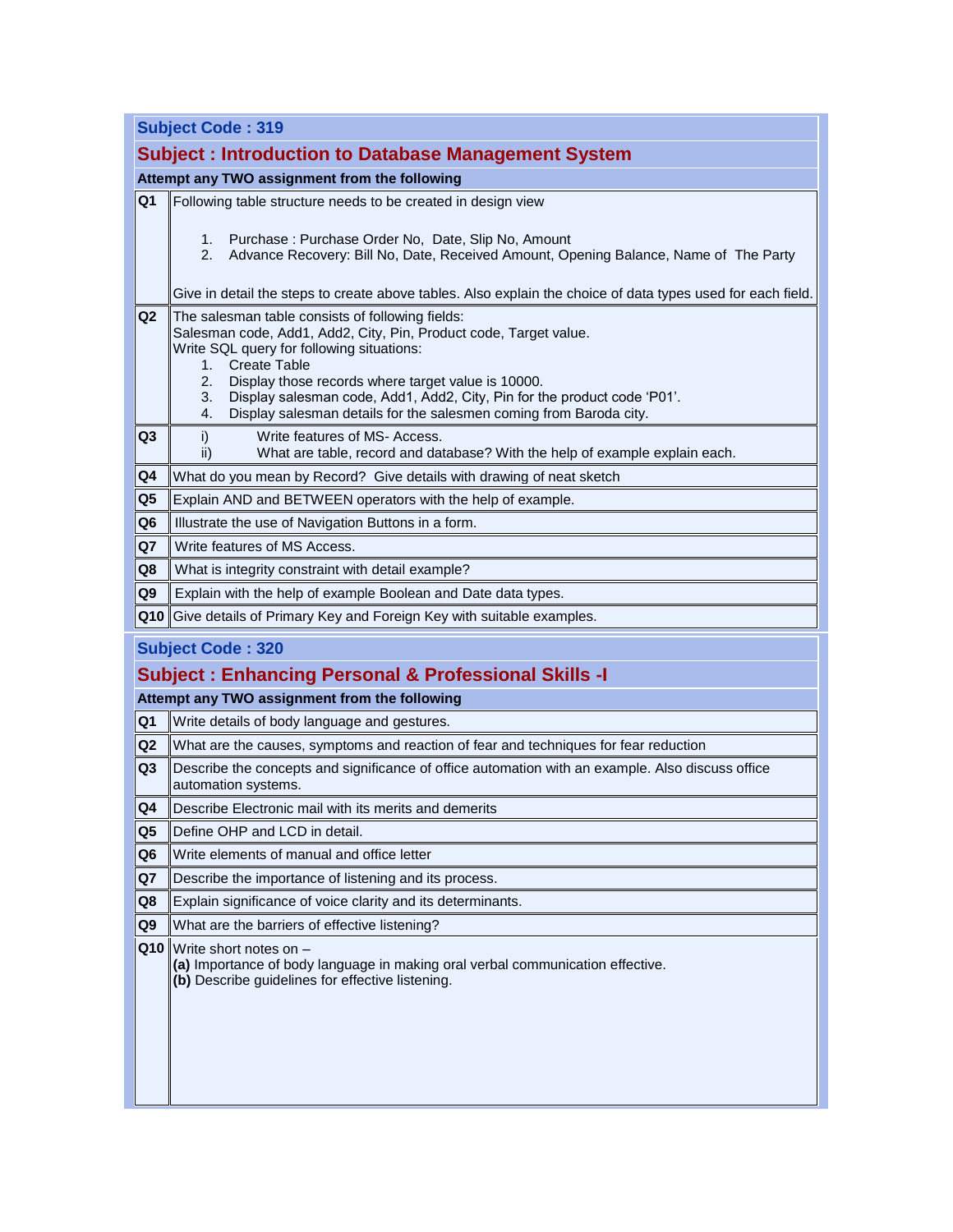|                | <b>Subject Code: 321</b>                                                                                                          |
|----------------|-----------------------------------------------------------------------------------------------------------------------------------|
|                | <b>Subject: English Language - III</b>                                                                                            |
|                | Attempt any TWO assignment from the following                                                                                     |
| Q <sub>1</sub> | Fill in the blanks with adverbs: - Use phrases from the box.                                                                      |
|                |                                                                                                                                   |
|                | Softly, Carefully, near the big gulmohar tree at the bottom of the page, in a loud voice                                          |
|                | I am surprised to see his name ___________<br>1.                                                                                  |
|                |                                                                                                                                   |
|                | 3. An old man stood _________________________ waiting for his son                                                                 |
|                | 4. She spoke _______ but convincingly to the children of her class<br>5. The policeman spoke ____________ and frightened the boys |
|                |                                                                                                                                   |
| Q <sub>2</sub> | Write an essay on the following                                                                                                   |
|                | The pleasure of writing<br>$\bullet$                                                                                              |
| Q3             | What is the relevance of small talk?<br>1.                                                                                        |
|                | Why is it important to be courteous while talking? Discuss.<br>2.                                                                 |
| Q <sub>4</sub> | Provide synonyms for the following: -                                                                                             |
|                | Tolerance                                                                                                                         |
|                | Contract                                                                                                                          |
|                | Punishment                                                                                                                        |
|                | Smile                                                                                                                             |
|                | Artificial                                                                                                                        |
|                | Famous                                                                                                                            |
|                | Strengthen                                                                                                                        |
|                | Hallow                                                                                                                            |
|                | General                                                                                                                           |
|                | Dense                                                                                                                             |
| Q <sub>5</sub> | Write an essay on the following<br>News Paper                                                                                     |
| Q <sub>6</sub> | Write an essay on the following                                                                                                   |
|                | Why to hustle is to marriage?                                                                                                     |
| Q7             | Provide antonyms for the following                                                                                                |
|                | Care                                                                                                                              |
|                | <b>Difficult</b><br>Arrive                                                                                                        |
|                | Evil                                                                                                                              |
|                | Costly                                                                                                                            |
|                | Deep                                                                                                                              |
|                | Create                                                                                                                            |
|                | Failure                                                                                                                           |
|                | Ever                                                                                                                              |
|                | Loss                                                                                                                              |
| Q8             | Transform from compound into complex sentence                                                                                     |
|                | 1 Search his pockets and you will find the watch.                                                                                 |
|                | 2 He wishes to become learned therefore he is studying hard<br>3 He worked hard so that he might win the prize                    |
|                | 4 The lion was wounded but not killed                                                                                             |
|                | 5 Do as I tell you or you will regret it.                                                                                         |